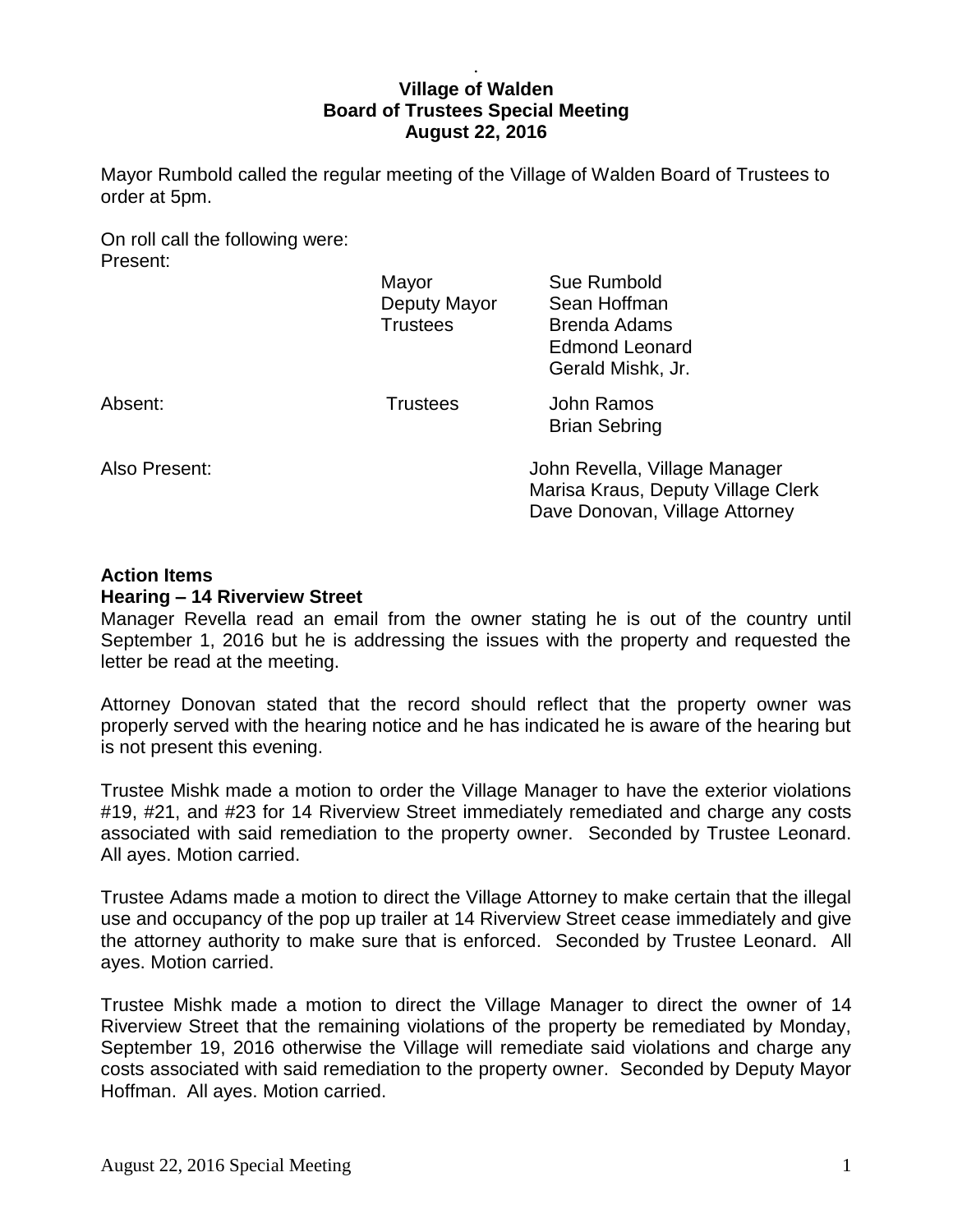Trustee Mishk made a motion to direct the Village Attorney to secure an administrative warrant to ascertain the condition of the interior of premise located at 14 Riverview Street and charge that cost to the property owner. Seconded by Trustee Leonard. All ayes. Motion carried.

.

Trustee Adams made a motion to authorize the Village Manager to engage in the services of a Structural Engineer, Steven Duetch, to determine the structural integrity of the premise located at 14 Riverview Street with a cost not to exceed \$750 and charge that cost to the property owner. Seconded by Trustee Leonard. All ayes. Motion carried.

Attorney Donovan stated that the building will be inspected by the Building Inspector to determine the sanitary issues at the properties and the Structural review will be done simultaneously.

Mayor Rumbold stated for the record that the New York State Property Maintenance Code limits occupancy to 50 square feet of bedroom area per person. The issue with that code is enforcement.

## **Award Bid – New DPW Facility**

John Queenan, Village Engineer, stated we received 4 bids which are good for 3 months. Zitone Construction was the least expensive with a total of \$853,543.90. One option he felt was a little high so he would recommend not awarding option 1 but to award the second option for the doors. We could always add the options later on. He would also suggest releasing the requirement for having a bond as well as the installation of the bollards both of which can be a significant of savings. He feels DPW could install the bollards. When you wrap all of it together \$747,508.40. It would be 16 weeks for completion so we are looking at the middle of December.

Mayor Rumbold stated for the record she is not happy with the time frame since it is August and it would have been nice to have more leeway.

Deputy Mayor Hoffman stated he is concerned about releasing the bond option and asked if there was a plan B.

Manager Revella explained there is a lease agreement we are going to discuss in attorney client. It would be to house the equipment in case it goes beyond the time frame as another alternative which would cost about \$2,000 per month and relocation costs would be covered in the contract for up to a year.

Mayor Rumbold agrees with Deputy Mayor Hoffman about the bond as it makes her a little nervous to do without a bond.

John stated that a few of his associates have done work with them and they are well suited for this type of work and have a good reputation. The company that makes the steel is what is holding up our timeline. It takes 12 weeks from the order date that it will arrive here. If it is not here in time they would be subject to a fine of \$750 a day which would be outlined in our contract with them.

Attorney Donovan said the bond cost is about 5% of the project cost as it is.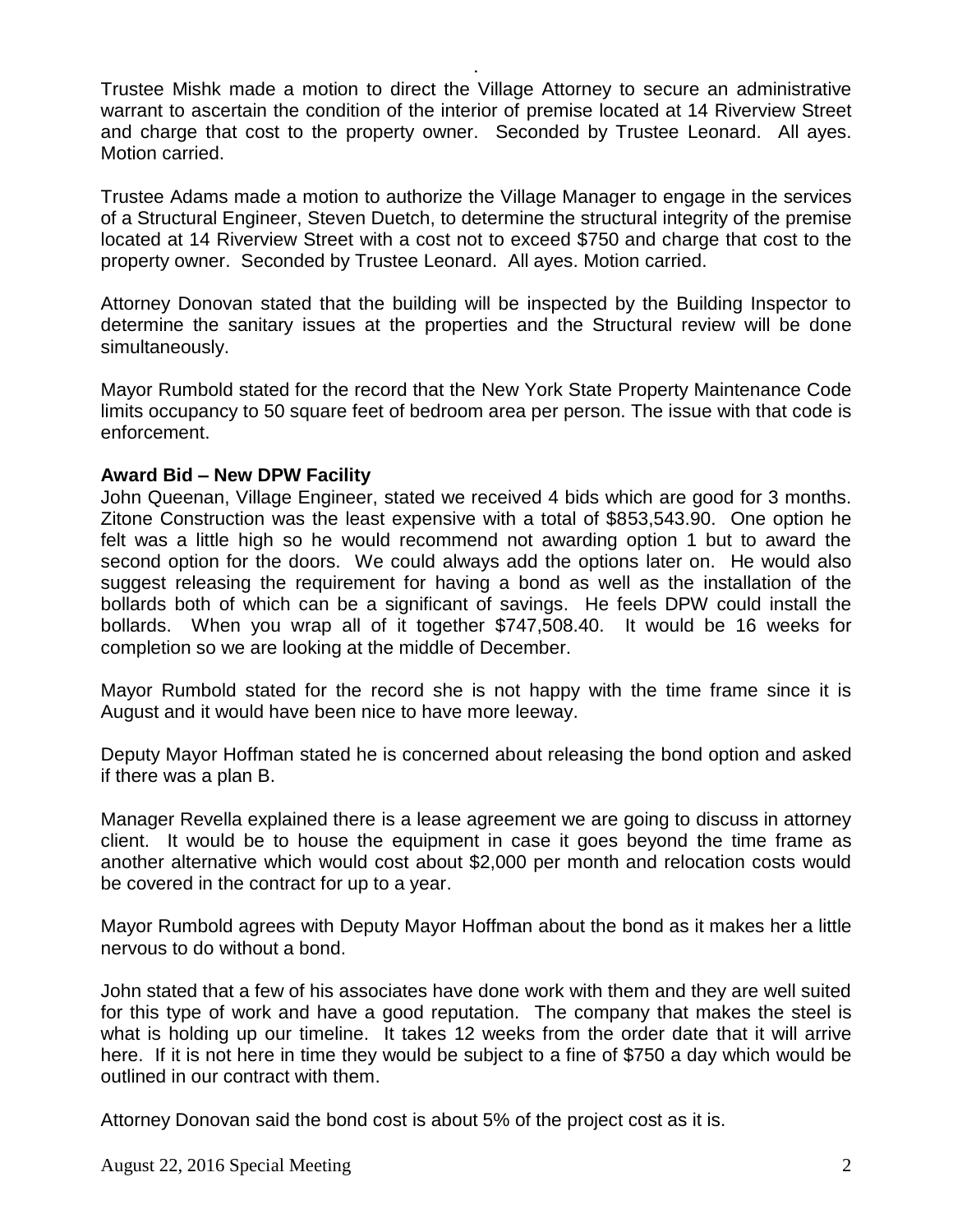Mayor Rumbold stated the Board feels better including the bond with 4 members tonight wanting the bond included.

.

Deputy Mayor Hoffman made a motion to award the bid for the New DPW Facility in the amount of \$770,901.40 to Zitone Construction & Supply Co., Inc. Seconded by Trustee Adams. All ayes. Motion carried.

# **Lanc & Tully Service Contract**

Manager Revella explained that this is the service contract with Lanc & Tully for the new DPW facility to protect us if expenses run high so they can't go over the \$64,000.00 in the contract. The rates are the same as our normal rates with them.

Trustee Leonard made a motion to authorize the Village Manager to sign the service contract with Lanc & Tully Engineering in the amount of \$64,000.00 for the new DPW facility. Seconded by Trustee Adams. All ayes. Motion carried.

### **Resolution 9-16-17 – Advertisement of bids for Wait Street Sidewalk Replacement Project**

Trustee Adams made a motion to approve Resolution 9-16-17 – Advertisement of bids for Wait Street Sidewalk Replacement Project. Seconded by Deputy Mayor Hoffman. All ayes. Motion carried.

### **Amthor Lease for DPW Storage**

Manager Revella explained that he can't discuss the negotiations but we have been working with Amthor's on a lease that would cost \$2,000 a month for storage.

Mayor Rumbold clarified that this is necessary because we have to dismantle the current DPW building and we need a place to store equipment in an area that has heat so the hydraulic lines don't freeze.

Trustee Leonard made a motion to authorize the Village Manager and Village Attorney to negotiate a lease agreement with Amthor's in an amount not to exceed \$2,000 per month. Seconded by Trustee Mishk. All ayes. Motion carried.

### **Attorney Client Privilege Session**

Trustee Adams moved to go into attorney client privilege session to discuss certain tax certioraris pending in the Town. Seconded by Trustee Leonard. All Ayes. Motion carried.

### **Reconvene**

Trustee Mishk moved to reconvene the regular meeting. Seconded by Trustee Adams. All ayes. Motion carried.

### **Adjournment**

Trustee Adams moved to adjourn. Seconded by Trustee Leonard. All ayes. Meeting adjourned.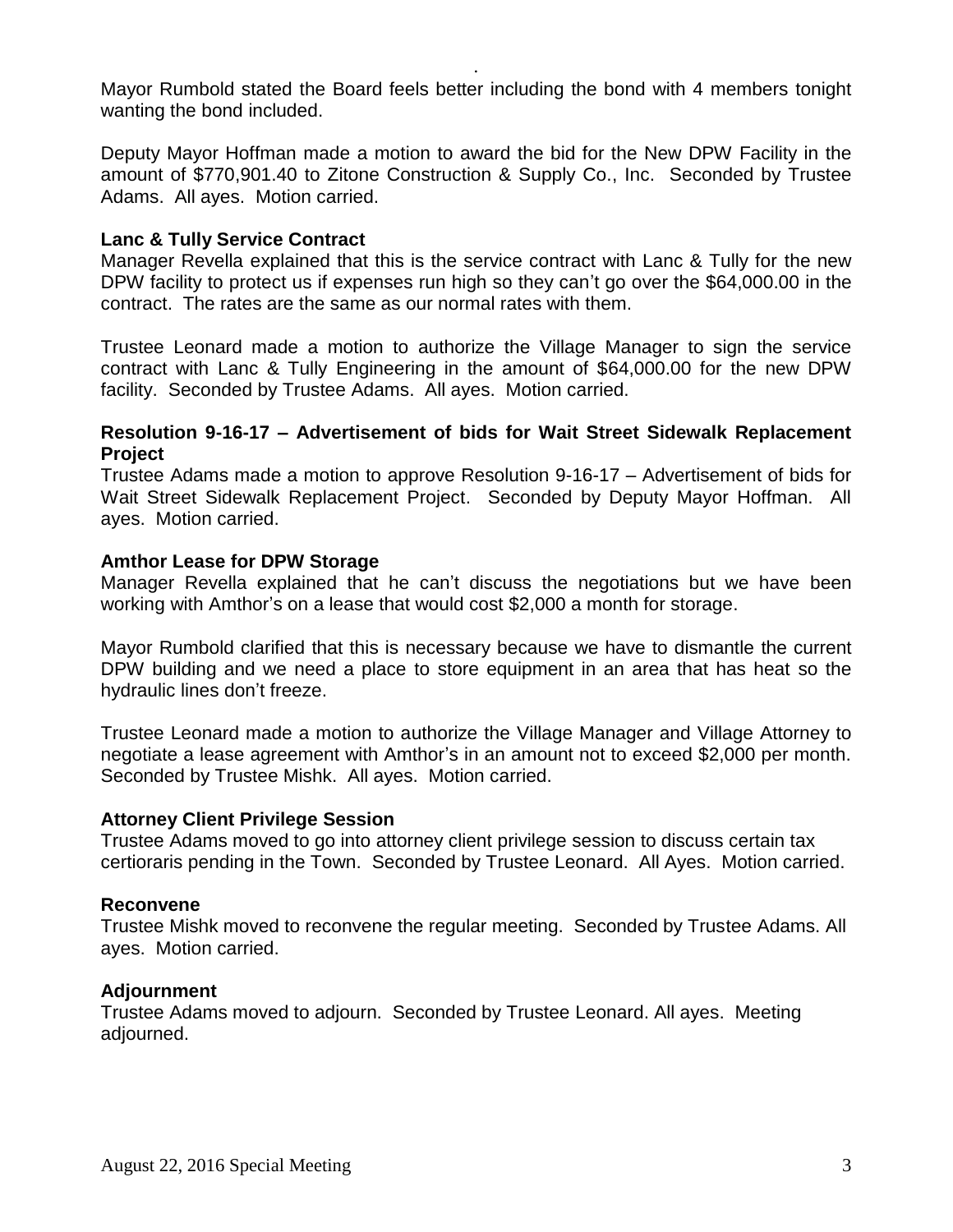# **Village of Walden Board of Trustees Special Meeting August 22, 2016 Motions & Resolutions**

.

### **Hearing – 14 Riverview Street**

Trustee Mishk made a motion to order the Village Manager to have the exterior violations #19, #21, and #23 for 14 Riverview Street immediately remediated and charge any costs associated with said remediation to the property owner. Seconded by Trustee Leonard. All ayes. Motion carried.

Trustee Adams made a motion to direct the Village Attorney to make certain that the illegal use and occupancy of the pop up trailer at 14 Riverview Street cease immediately and give the attorney authority to make sure that is enforced. Seconded by Trustee Leonard. All ayes. Motion carried.

Trustee Mishk made a motion to direct the Village Manager to direct the owner of 14 Riverview Street that the remaining violations of the property be remediated by Monday, September 19, 2016 otherwise the Village will remediate said violations and charge any costs associated with said remediation to the property owner. Seconded by Deputy Mayor Hoffman. All ayes. Motion carried.

Trustee Mishk made a motion to direct the Village Attorney to secure an administrative warrant to ascertain the condition of the interior of premise located at 14 Riverview Street and charge that cost to the property owner. Seconded by Trustee Leonard. All ayes. Motion carried.

Trustee Adams made a motion to authorize the Village Manager to engage in the services of a Structural Engineer, Steven Duetch, to determine the structural integrity of the premise located at 14 Riverview Street with a cost not to exceed \$750 and charge that cost to the property owner. Seconded by Trustee Leonard. All ayes. Motion carried.

### **Award Bid – New DPW Facility**

Deputy Mayor Hoffman made a motion to award the bid for the New DPW Facility in the amount of \$770,901.40 to Zitone Construction & Supply Co., Inc. Seconded by Trustee Adams. All ayes. Motion carried.

### **Lanc & Tully Service Contract**

Trustee Leonard made a motion to authorize the Village Manager to sign the service contract with Lanc & Tully Engineering in the amount of \$64,000.00 for the new DPW facility. Seconded by Trustee Adams. All ayes. Motion carried.

### **Resolution 9-16-17 – Advertisement of bids for Wait Street Sidewalk Replacement Project**

Trustee Adams made a motion to approve Resolution 9-16-17 – Advertisement of bids for Wait Street Sidewalk Replacement Project. Seconded by Deputy Mayor Hoffman. All ayes. Motion carried.